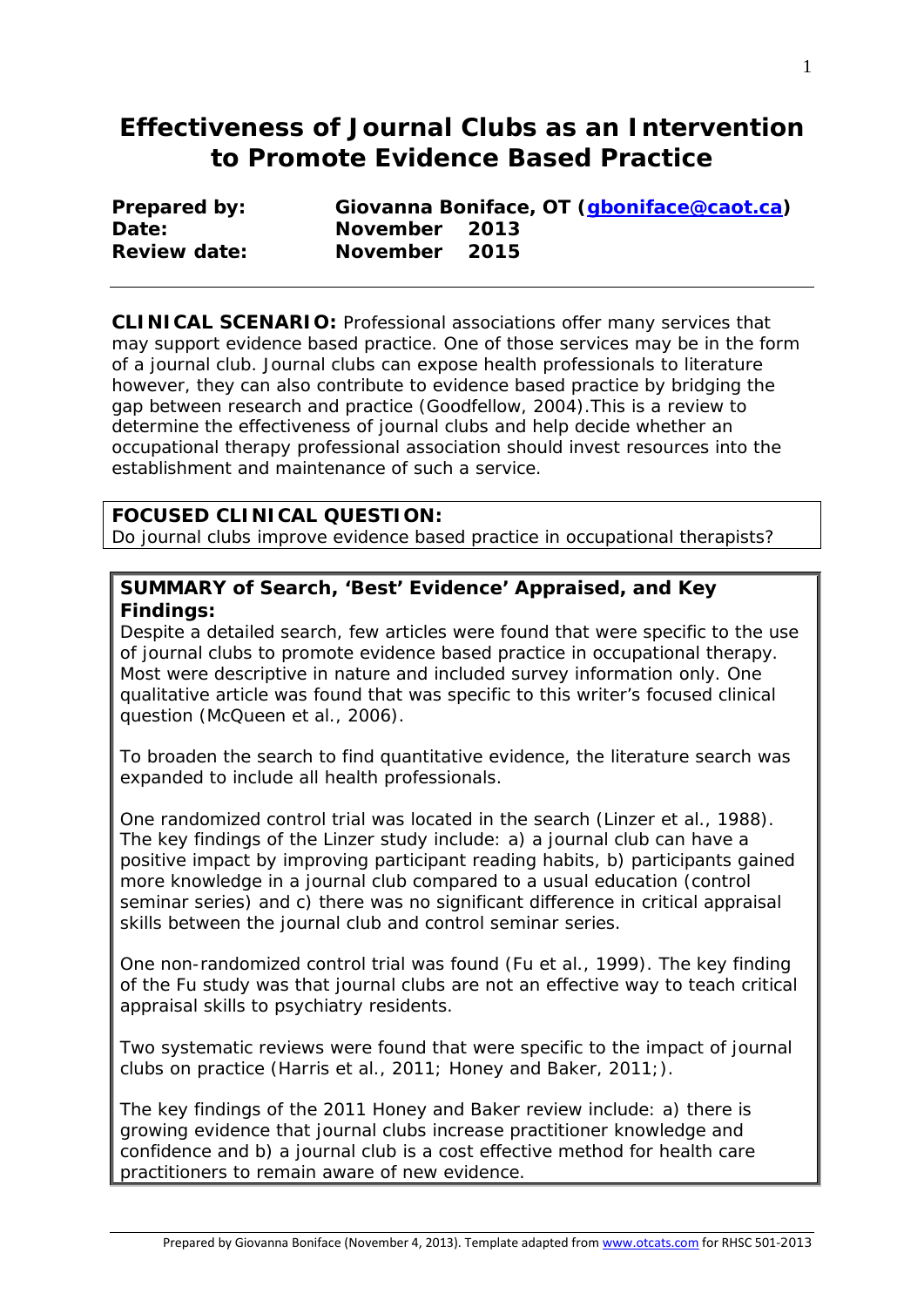The key finding of the 2011 Harris et al. review is that the effectiveness of journal clubs in supporting evidence-based decision making is not clear.

#### **CLINICAL BOTTOM LINE:**

Journal clubs are commonly used as a form of interactive education to facilitate the transfer of information from published journals to clinical practice. There is little direct evidence that demonstrates that a journal club is effective in supporting evidence based practice. More research is required in order to understand how journal clubs may support evidence based practice.

**Limitation of this CAT:** This critically appraised paper (or topic) was prepared for a graduate course assignment and has /has not been peerreviewed by one other independent person/an instructor.

### **SEARCH STRATEGY:**

### **Terms used to guide Search Strategy:**

- **P**atient/Client Group: Occupational Therapists
- **I**ntervention (or Assessment): Journal club
- **C**omparison: None
- **O**utcome(s): Evidence based practice

| Databases and<br><b>Sites Searched</b> | <b>Search Terms</b>                                                                                                         | <b>Limits Used</b> |
|----------------------------------------|-----------------------------------------------------------------------------------------------------------------------------|--------------------|
| MEDLINE (OvidSP)                       | (MeSH)<br>occupational therap\$<br><b>AND</b><br>journal club\$<br><b>AND</b><br>evidence base\$<br><b>AND</b><br>Evaluat\$ | English language   |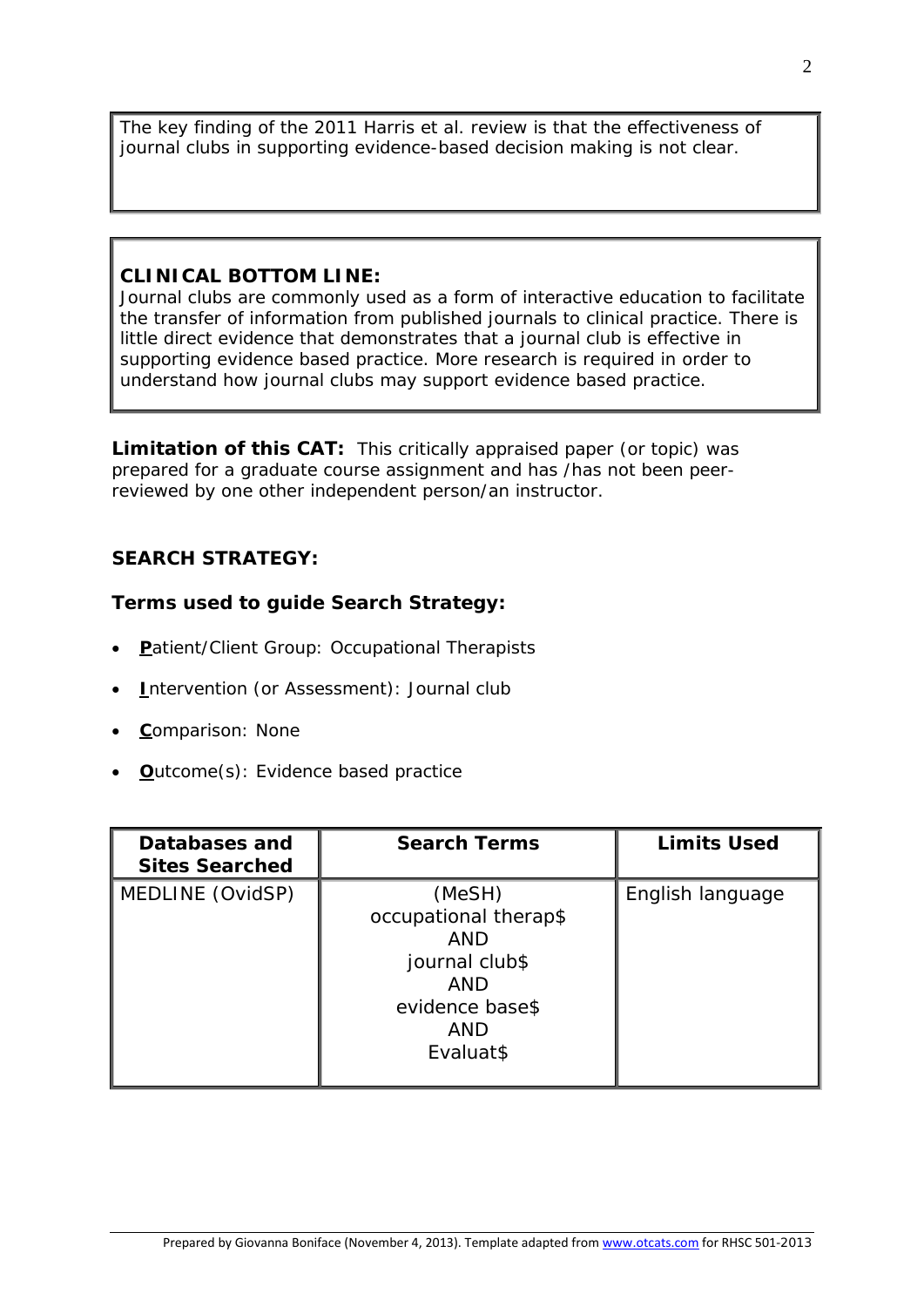| MEDLINE (OvidSP) | journal club\$<br><b>AND</b><br>evidence base\$<br>AND<br>Evaluat\$ | English language |
|------------------|---------------------------------------------------------------------|------------------|
| <b>CINAHL</b>    | journal club<br><b>AND</b>                                          | English language |
| OT Seeker        | evidence based practice<br><b>AND</b>                               |                  |
| Google Scholar   | evaluation                                                          |                  |

## **INCLUSION and EXCLUSION CRITERIA**

- Inclusion:
	- o any quantitative study that evaluated the outcome of a journal club
	- o systematic reviews
	- o post-graduate healthcare workers
	- o medical residents
- Exclusion:
	- o the use of surveys to report outcomes related to quality of the designs (e.g. bias, sampling, sample size, validity of surveys, and interpretation of surveys) and the strength of the results
	- o opinion articles
	- o descriptive studies
	- o video or internet based journal clubs
	- o student journal clubs

### **RESULTS OF SEARCH**

Despite a detailed search, only four relevant studies were located and categorised as shown in Table 1.

### **Table 1:** Summary of Study Designs of Articles Retrieved

| Study Design/ Methodology | Level* | Number  | Author (Year) |
|---------------------------|--------|---------|---------------|
| of Articles Retrieved     |        | Located |               |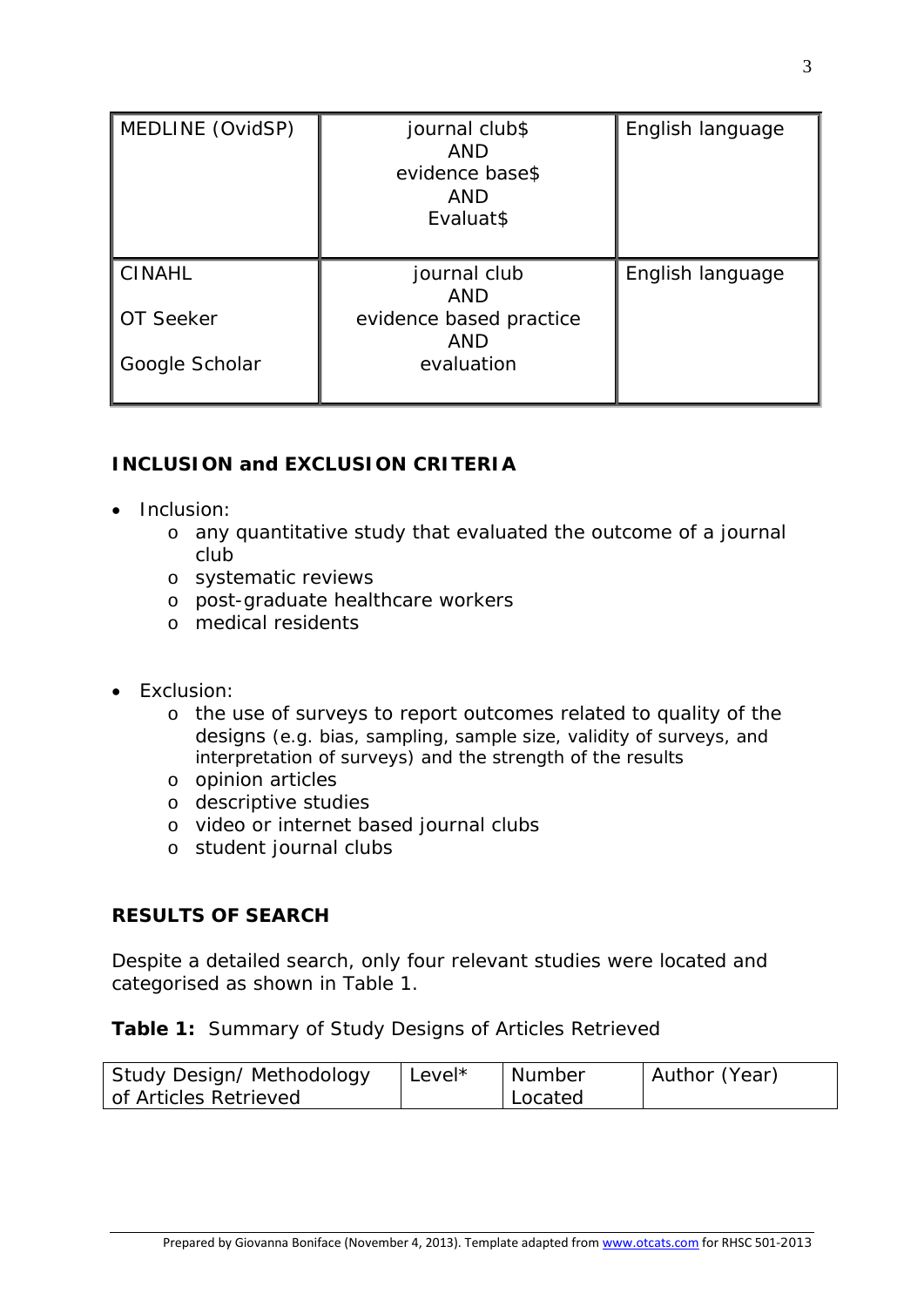| <b>Randomized Control Trial</b> | 1 | 1              | Linzer, M., Brown,          |
|---------------------------------|---|----------------|-----------------------------|
|                                 |   |                | J.T., Frazier, L.M.,        |
|                                 |   |                | DeLong, E.R., &             |
|                                 |   |                | Siegel, W.C (1988)          |
| <b>Non-Randomized Control</b>   | 3 | 1              | Fu, C.H.Y., Hodges,         |
| <b>Trial</b>                    |   |                | B., Regehr, G.,             |
|                                 |   |                | Goldbloom, D.S., &          |
|                                 |   |                | Garfinkel, P. (1999).       |
|                                 |   |                |                             |
| <b>Systematic Review</b>        | 1 | $\overline{2}$ | Harris, J., Kearley,        |
|                                 |   |                | K., Heneghan, C.,           |
|                                 |   |                | Meats, E., Roberts,         |
|                                 |   |                | $N_{\cdot}$ , Perera, R., & |
|                                 |   |                | Kearley-Shiers, K.          |
|                                 |   |                | (2011)                      |
|                                 |   |                | Honey, C.P., &              |

\*Levels of evidence are based on the 2011 Oxford Levels of Evidence (Howick et al., 2011)

### **BEST EVIDENCE**

The study of Linzer et al. (1988) was identified as the 'best' evidence and selected for critical appraisal. Reasons for selecting this study were:

- The study was a randomized control trial (RCT)
- RCT is the best evidence for answering a question about the effectiveness of an intervention (journal club)
- Testers were blinded to the intervention group
- The study was identified as the closest to address the PICO question

### **SUMMARY OF BEST EVIDENCE**

**Table 2:** Description and appraisal of *Impact of a medical journal club on* 

*house-staff reading habits, knowledge, and critical appraisal skills. A randomized control trial* by Linzer, M., Brown, J.T., Frazier, L.M., DeLong, E.R., & Siegel, W.C (1988).

#### **Aim/Objective of the Study/Systematic Review:**

The purpose of this study was to determine if a journal club improves reading habits, knowledge, and critical appraisal skills in medical interns.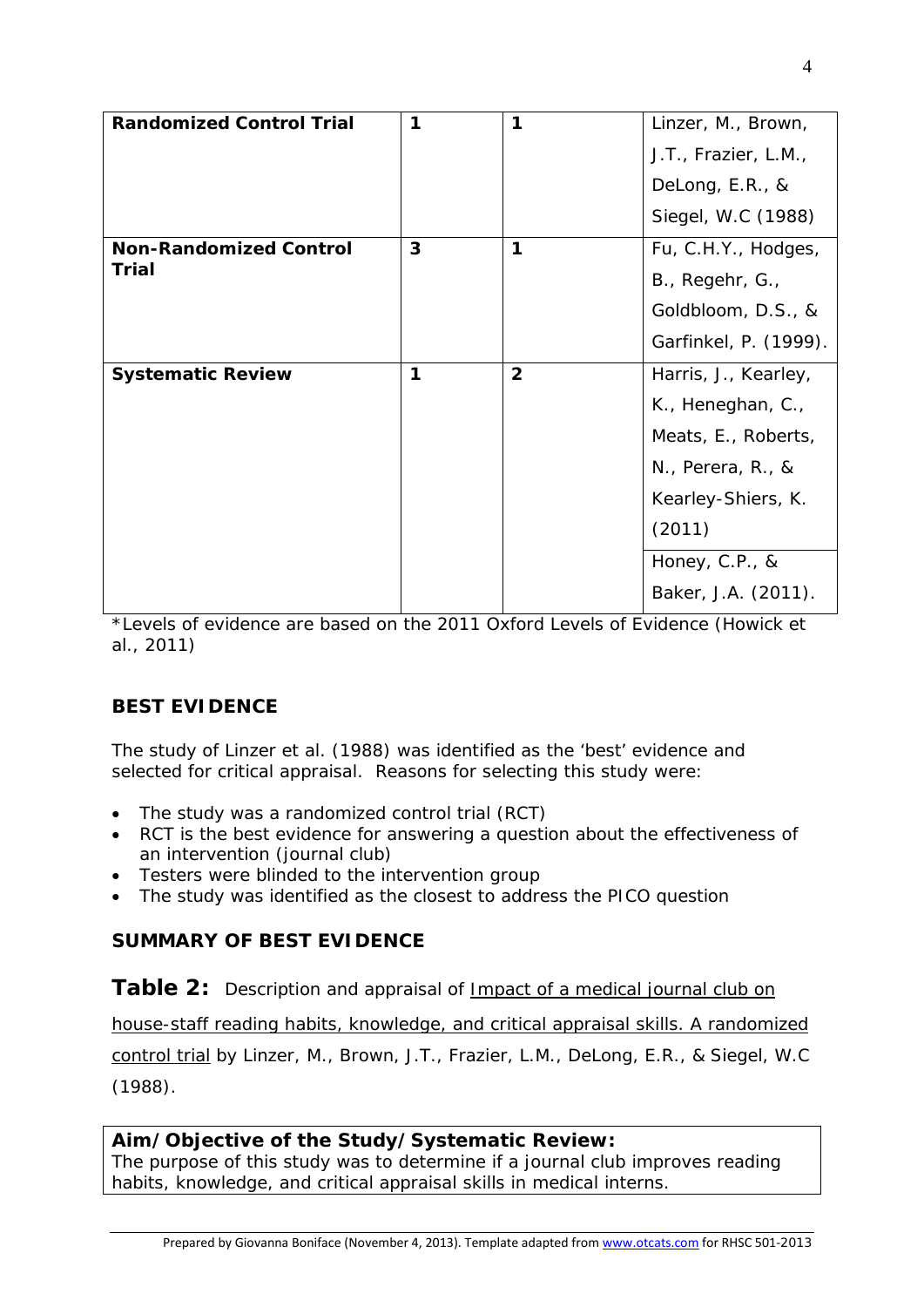### **Study Design**:

The study was a randomized control trial. Participants were assigned to one of two groups, the treatment group (general medicine journal club) or the control group (control seminar series). It is unclear if the assignment of the participants to either treatment group or the control group was blinded, however, the graders of the pre-tests and post-tests were blinded to intervention group.

### **Setting**:

Intervention and testing took place at the Department of Internal Medicine at Duke University, North Carolina. Intervention took place during outpatient clinic rotations.

### **Participants**:

N=44 medical interns entering the Department of Internal Medicine at Duke University, North Carolina, were randomly assigned to either a general medicine journal club or a standard conference in topics in ambulatory medicine. Participants signed a consent form to participate in the study. 22 participants were randomized to the journal club (intervention) and 22 to the control group. One control subject declined the pre-test, one subject was inappropriately entered into the control group and one control group subject left the training program. The final number is the control group was 19 subjects. No demographic information was reported in the study (e.g. age or gender). Baseline characteristics measured included research background, critical appraisal teaching and reading habits and were reported to be comparable with one exception. There were more subjects in the journal club who had received critical appraisal training (82% in the journal club group compared to 53% in the control group).

### **Intervention/Phenomenon Investigated**

A mean of 5 educational sessions are reported per participant. The control intervention was described as a "*standard conference series on ambulatory medicine*" (Linzer et al., 1988, p. 2538). Critical appraisal of medical evidence was not emphasized. The journal club intervention was described to include an introduction of a journal article, background of the literature, critique of methodology, results and conclusions followed by a discussion of the clinical utility of the article under review. Not enough details were provided for either group to reproduce the study without contacting the authors (e.g. session leaders, frequency, duration, selection of articles to review etc.).

### **Outcome Measures/Qualitative Methods**

An evaluation instrument developed by the Delphi method was administered before and after the interventions (following a mean of 5 sessions). One instrument was used to evaluate the outcome of the study. The evaluation instrument consisted of four parts: 1)critical appraisal teaching, 2)reading habits, 3) knowledge and 4) critical appraisal skills. The average time between pre-test and post-test was 9.5 months. A training session was held for test graders to standardize grading. Test graders were blinded to intervention group and to whether the test was a pre-test or a post-test. Interobserver variability was measured by having graders score several questionnaires more than once.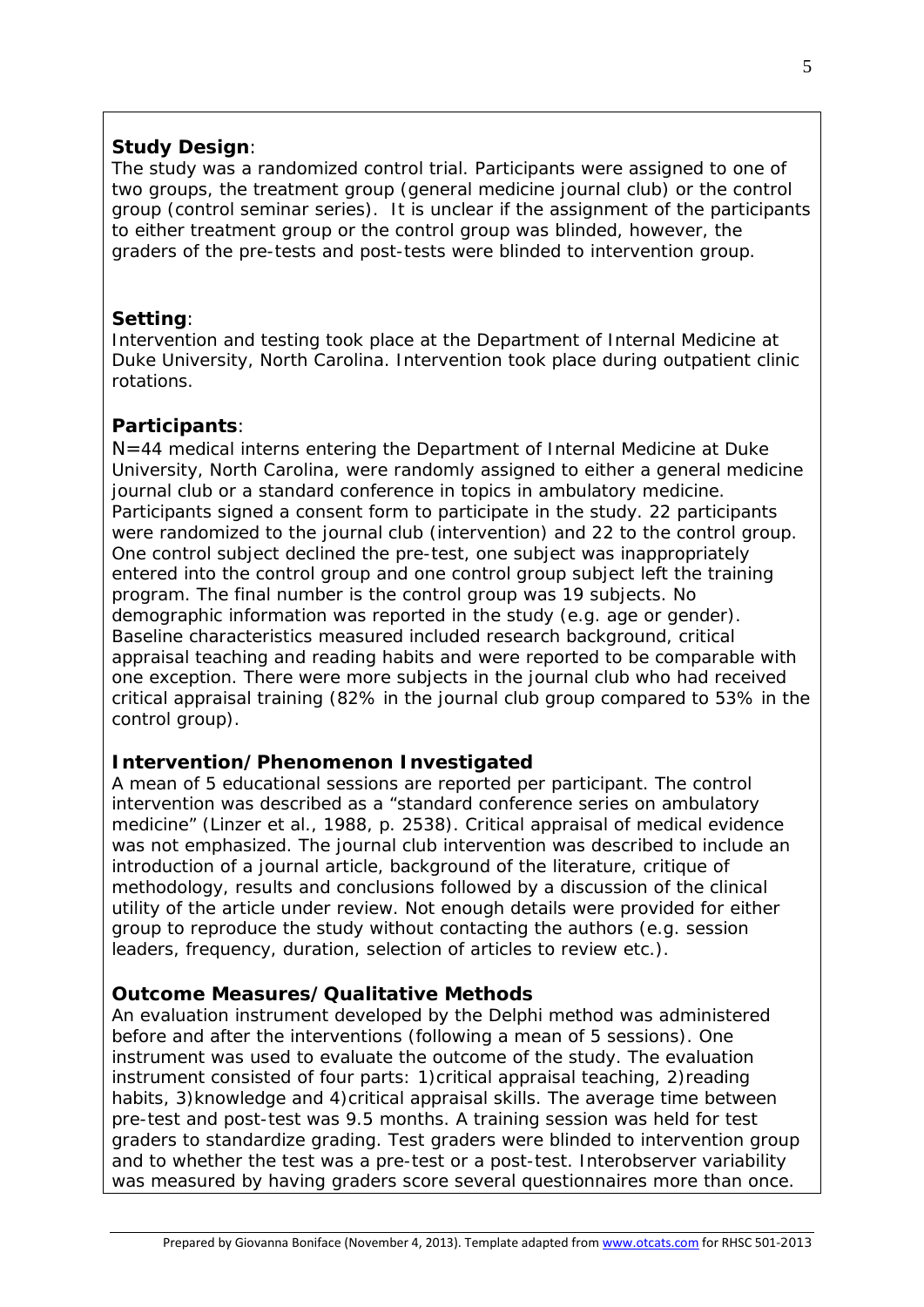| No specific information about the graders is provided.                                                                                                                                                                                                                                                                                                                                                                                                           |        |                                              |      |  |
|------------------------------------------------------------------------------------------------------------------------------------------------------------------------------------------------------------------------------------------------------------------------------------------------------------------------------------------------------------------------------------------------------------------------------------------------------------------|--------|----------------------------------------------|------|--|
| <b>Main Findings:</b><br>1) No change in critical appraisal skills noted following intervention.<br>2) Some improvement in knowledge is noted following intervention.<br>3) A trend suggesting that the more journal club sessions a subject attended, the<br>more knowledge was gained.<br>4) By self-report, 86% of the intervention group reported improvements in<br>reading habits while 0% of the control group reported a change in reading<br>behaviour. |        |                                              |      |  |
|                                                                                                                                                                                                                                                                                                                                                                                                                                                                  |        | Journal Club $(n=22)$ Control Group $(n=19)$ | P    |  |
| Characteristic                                                                                                                                                                                                                                                                                                                                                                                                                                                   |        |                                              |      |  |
| Mean Knowledge Score                                                                                                                                                                                                                                                                                                                                                                                                                                             |        |                                              |      |  |
| <b>Baseline</b>                                                                                                                                                                                                                                                                                                                                                                                                                                                  | 9.3    | 10                                           |      |  |
| Post intervention                                                                                                                                                                                                                                                                                                                                                                                                                                                | $+1.5$ | $+0.3$                                       | 0.04 |  |
| Mean Critical Appraisal Score                                                                                                                                                                                                                                                                                                                                                                                                                                    |        |                                              |      |  |
| <b>Baseline</b>                                                                                                                                                                                                                                                                                                                                                                                                                                                  | 5.9    | 4.3                                          |      |  |
| Post intervention                                                                                                                                                                                                                                                                                                                                                                                                                                                | $+0.5$ | $+1.7$                                       | 0.09 |  |
| Reading Habit-Articles/month                                                                                                                                                                                                                                                                                                                                                                                                                                     |        |                                              |      |  |
| <b>Baseline</b>                                                                                                                                                                                                                                                                                                                                                                                                                                                  | 13.4   | 9.3                                          | 0.10 |  |
| Post intervention                                                                                                                                                                                                                                                                                                                                                                                                                                                | $-2.3$ | $-2.0$                                       | 0.59 |  |
| Reading Habit-Journal subscriptions                                                                                                                                                                                                                                                                                                                                                                                                                              |        |                                              |      |  |
| <b>Baseline</b>                                                                                                                                                                                                                                                                                                                                                                                                                                                  | 3.0    | 2.2                                          | 0.16 |  |
| Post intervention                                                                                                                                                                                                                                                                                                                                                                                                                                                | 0.5    | 0.6                                          | 0.89 |  |

#### **Original Authors' Conclusions**

"*A journal club can have a powerful impact on self-reported house-staff critical reading behaviour*" (Linzer et al., 1988, p. 2540).

Journal club participation can lead to increased knowledge of the subject matter studied.

Future studies focusing on journal club formats are recommended to determine the impact on critical appraisal skills.

### **Critical Appraisal:**

Study purpose: The study purpose was stated clearly.

Literature:

Relevant background literature was included. A gap in knowledge was identified, as no rigorous evaluation of a journal club was found in the literature; hence, the study was justified.

Design: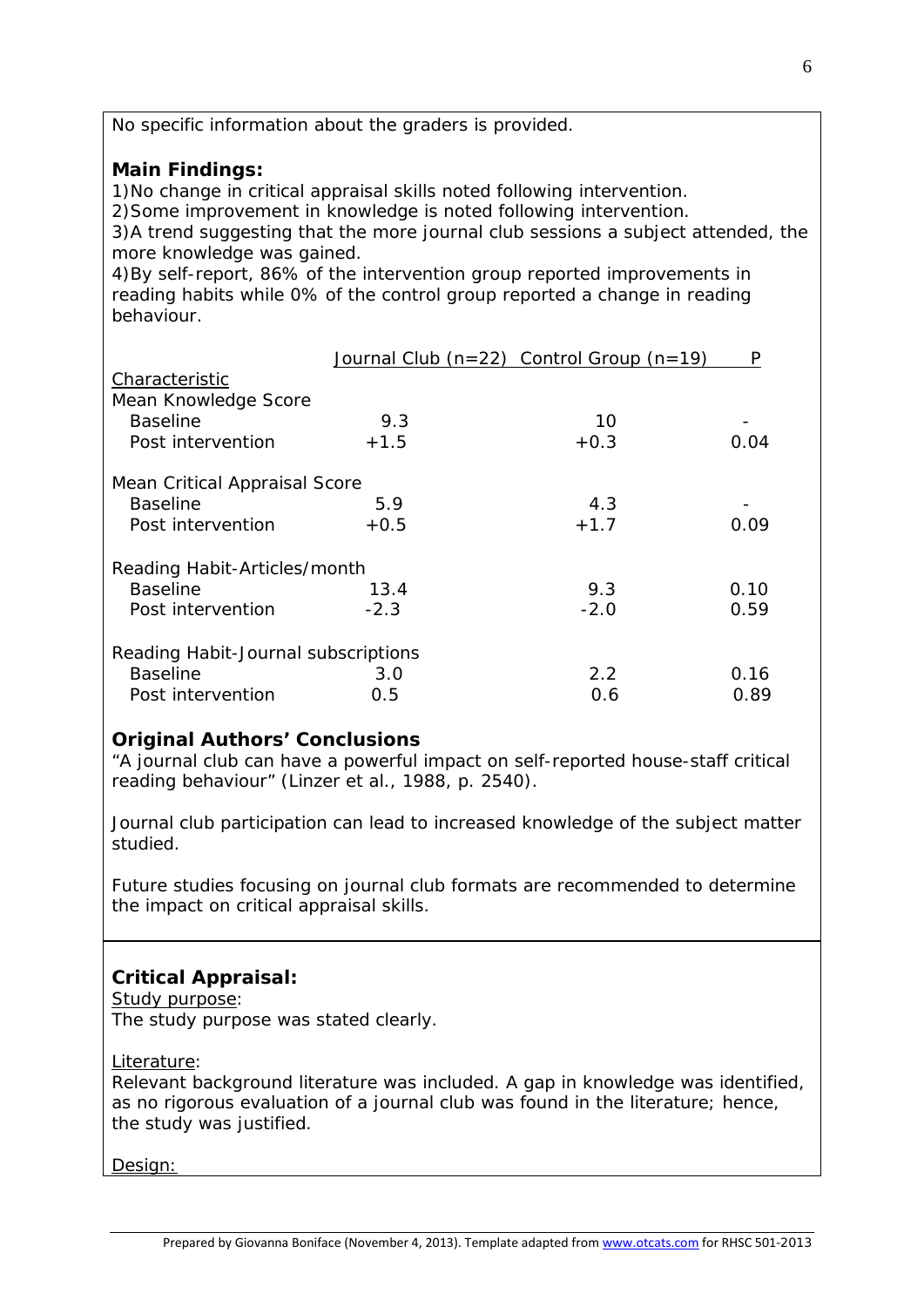The study design, RCT, was the most appropriate design type for this type of intervention study.

Informed consent was obtained from all participants, however, ethical procedures were not included.

### **Validity**

#### Biases:

#### *Measurement Bias*

Only one outcome measure was used for this study and it is a tool created by the study authors. The use of another measure with established reliability and validity would have lent more credibility to the study.

It is unclear whether the allocation of participants was masked to the authors. There could be potential influence from the authors as a result.

It is unclear what the role of the authors was in the research study-were they involved as intervention or control group session leaders? Were they involved in the grading of the pre and/or post-test scores? This lack of clarity leads to doubt of the influence of the authors on the study results.

Self-report as part of the outcome measure—the authors report a possible "*social desirability bias*" which could have encouraged journal club participants to report more of a change in reading behaviour (Linzer et al., 1988, p. 2541).

#### *Intervention Bias*

The study does not include details of who, where or how the intervention was provided. There could be bias if different people were in the roles of the journal club or control group session leaders.

#### Sample:

N=44 to start with 22 participants randomized to the journal club and 22 participants randomized to the control group. Details of how sampling took place are not provided. Inclusion and exclusion criteria are not articulated.

3 participants left the control group with  $N=19$  as the final size of the control group. An analysis as to how this N was calculated was not provided. It is more likely that this sample size is of convenience (e.g. medical intern class size) and the authors acknowledge that the sample size is small.

Blinding of the pre-test and post-test graders, to both intervention group and to pre or post-test, added quality and rigour of this study.

#### **Interpretation of Results**

This is the only randomized control trial to measure the impact of a medical journal club on participant reading behaviour, knowledge and critical appraisal skills. The methodological approach appears sound, however, the following weaknesses are identified: a)small sample size, b)sample was specific to medical interns and c)the use of one outcome measure.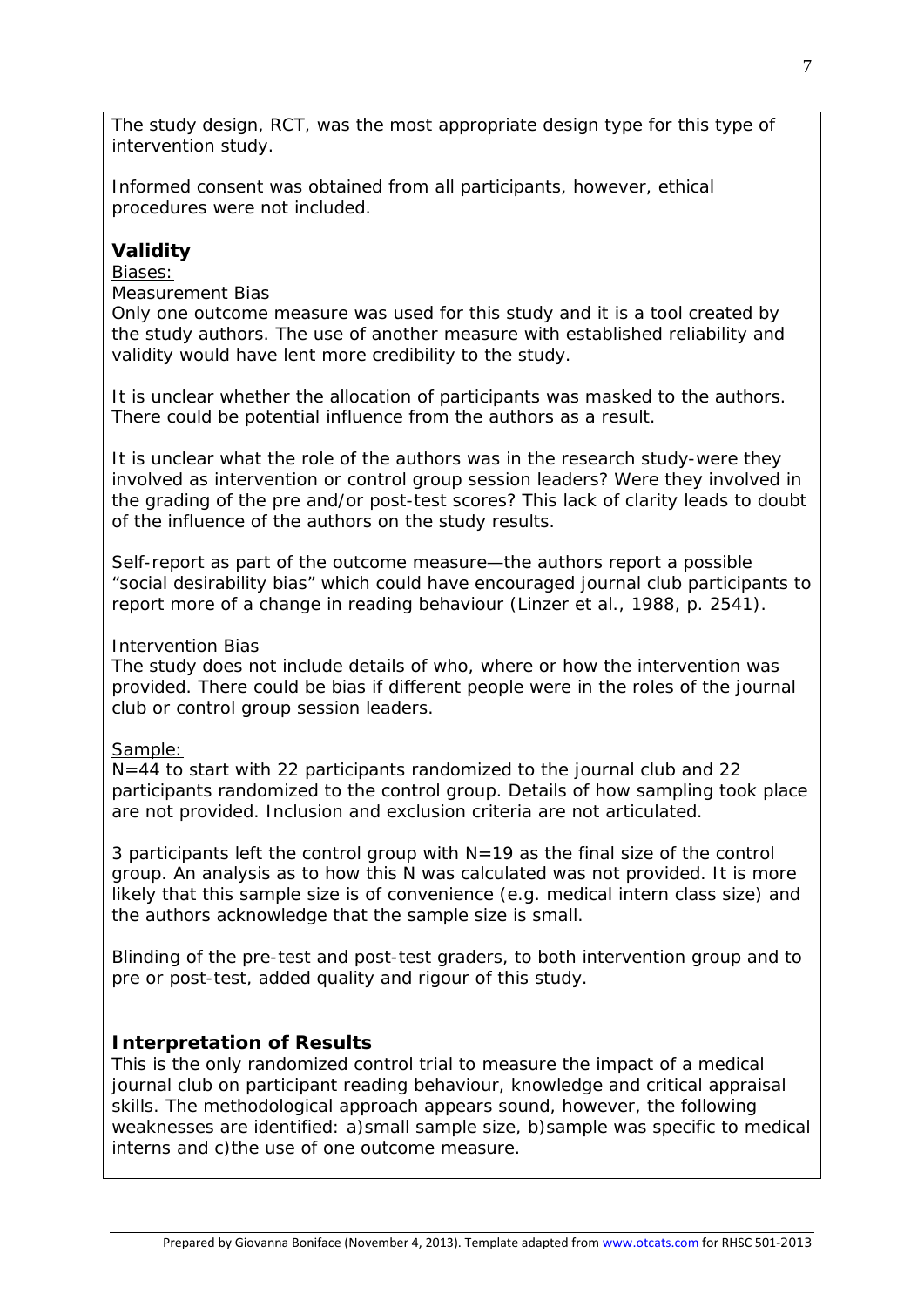Study results appear reflective of the data and suggest that participation in a journal club may contribute to evidence based practice by improving the reading habits and knowledge levels of participants. As this study was specific to medical interns, this would diminish the transferability of the results to other populations (e.g. occupational therapists).

#### **Summary/Conclusion:**

The effectiveness of journal clubs in supporting evidence based practice is unclear. Although the journal club may be a good method to expose health practitioners to current literature, there is still a gap between research and application to clinical practice (McQueen et al., 2006).

Further research is needed to determine if occupational therapists should utilize the journal club as a method to improve evidence based practice.

#### **IMPLICATIONS FOR PRACTICE, EDUCATION and FUTURE RESEARCH**

A journal club is a service that may be supported by a professional association. Although there is little quantitative research to support the efficacy of journal club participation as a way to promote the uptake of research into practice, they are still used by occupational therapists and other health care professionals.

In times of economic difficulty, professional associations are faced with shrinking financial budgets and must make decisions on the types of services offered to members. The pressure is high on professional associations to provide costeffective, valuable, member-driven activities. In Canada, the mission of the national occupational therapy association (Canadian Association of Occupational Therapists) is to "*advance excellence in occupational therapy*" (CAOT, 2013). A way to promote excellence in occupational therapy is to support evidence based practice. If journal clubs are an effective intervention to promote the development of reading habits, knowledge and critical appraisal skills, then resources to support the establishment and maintenance of journal clubs are warranted.

As the current research on the impact of journal clubs on evidence based practice is not clear, more rigorous research is recommended. In particular, a study on the impact of journal club participation on evidence based practice in occupational therapy would be valuable to professional associations and clinicians. This study found mixed results for the effect of journal clubs on certain outcomes, but the relationship between these outcomes and evidence based practice is unknown.

#### **REFERENCES**

Canadian Association of Occupational Therapists. (2013). Mission statement. Retrieved from<http://www.caot.ca/default.asp?pageid=2>

Fu, C.H.Y., Hodges, B., Regehr, G., Goldbloom, D.S., & Garfinkel, P. (1999). Is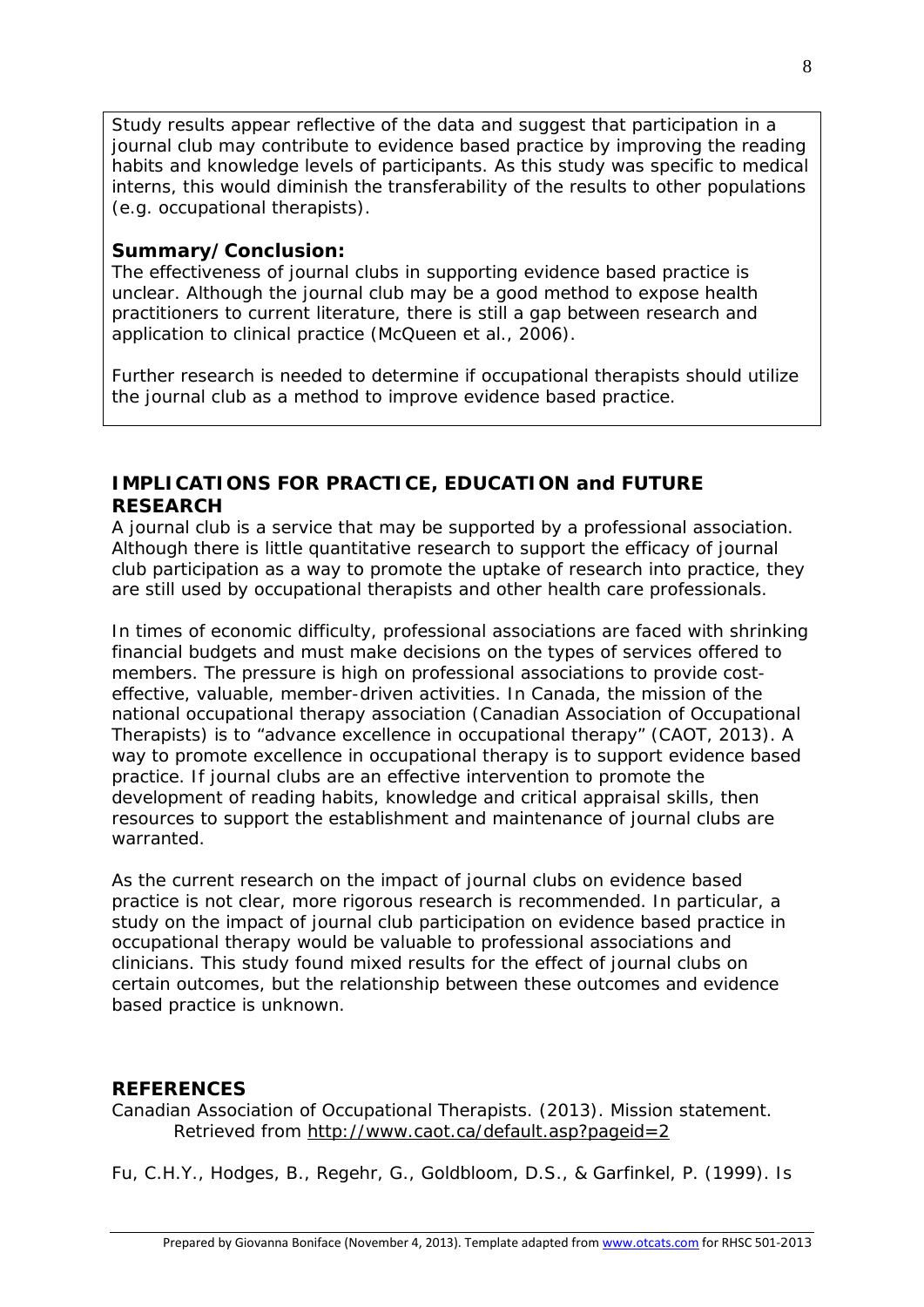a journal club effective for teaching critical appraisal skills? A controlled trial with residents in psychiatry. *Academic Psychiatry, 23*(4), 205-209.

- Goodfellow, L. (2004). Can a journal club bridge the gap between research and practice? *Nurse Education, 29* (Suppl 3),107-110.
- Harris, J., Kearley, K., Heneghan, C., Meats, E., Roberts, N., Perera, R., & Kearley-Shiers, K. (2011). Are journal clubs effective in supporting evidence-based decision making? A systematic review. BEME Guide No. 16. *Medical Teacher, 33*(1), 9-23.
- Honey, C.P., & Baker, J.A. (2011). Exploring the impact of journal clubs: A systematic review. *Nurse Education Today, 31*(8), 825-831.
- Linzer, M., Brown, J.T., Frazier, L.M., DeLong, E.R., & Siegel, W.C. (1988). Impact of a medical journal club on house-staff reading habits, knowledge, and critical appraisal skills. A randomized control trial. *Journal of the American Medical Association, 260*(17), 2537-2541.
- McQueen, J., Miller, C., Nivison, C., & Husband, V. (2006). An investigation into the use of a journal club for evidence-based practice. *International Journal of Therapy and Rehabilitation, 13*(7), 311-317.
- OCEBM Levels of Evidence Working Group\*. "The Oxford Levels of Evidence 2". Oxford Centre for Evidence-Based Medicine. <http://www.cebm.net/index.aspx?o=5653>

*\* OCEBM Levels of Evidence Working Group = Jeremy Howick, Iain Chalmers (James Lind Library), Paul Glasziou, Trish Greenhalgh, Carl Heneghan, Alessandro Liberati, Ivan Moschetti, Bob Phillips, Hazel Thornton, Olive Goddard and Mary Hodgkinson*

# **Addendum**

In this literature search, I found little quality quantitative evidence on the use of journal clubs in occupational therapy (OT) practice. My decision to look for only Level 1 or Level 2 evidence resulted in zero studies found specific to the use journal clubs in OT practice. The number of quantitative articles specific to OT would have increased if I had included those that utilized surveys for the data collection. I chose not to include these studies as I was concerned with the overall quality of the designs (e.g. bias, sampling, sample size, validity of surveys, and interpretation of surveys) and the strength of the results.

I could have expanded the search for literature by including qualitative studies. I chose not to do this as the focused clinical question was about the effectiveness of an intervention, and the best way to determine this is through a controlled study design. Had my focused clinical question been about the occupational